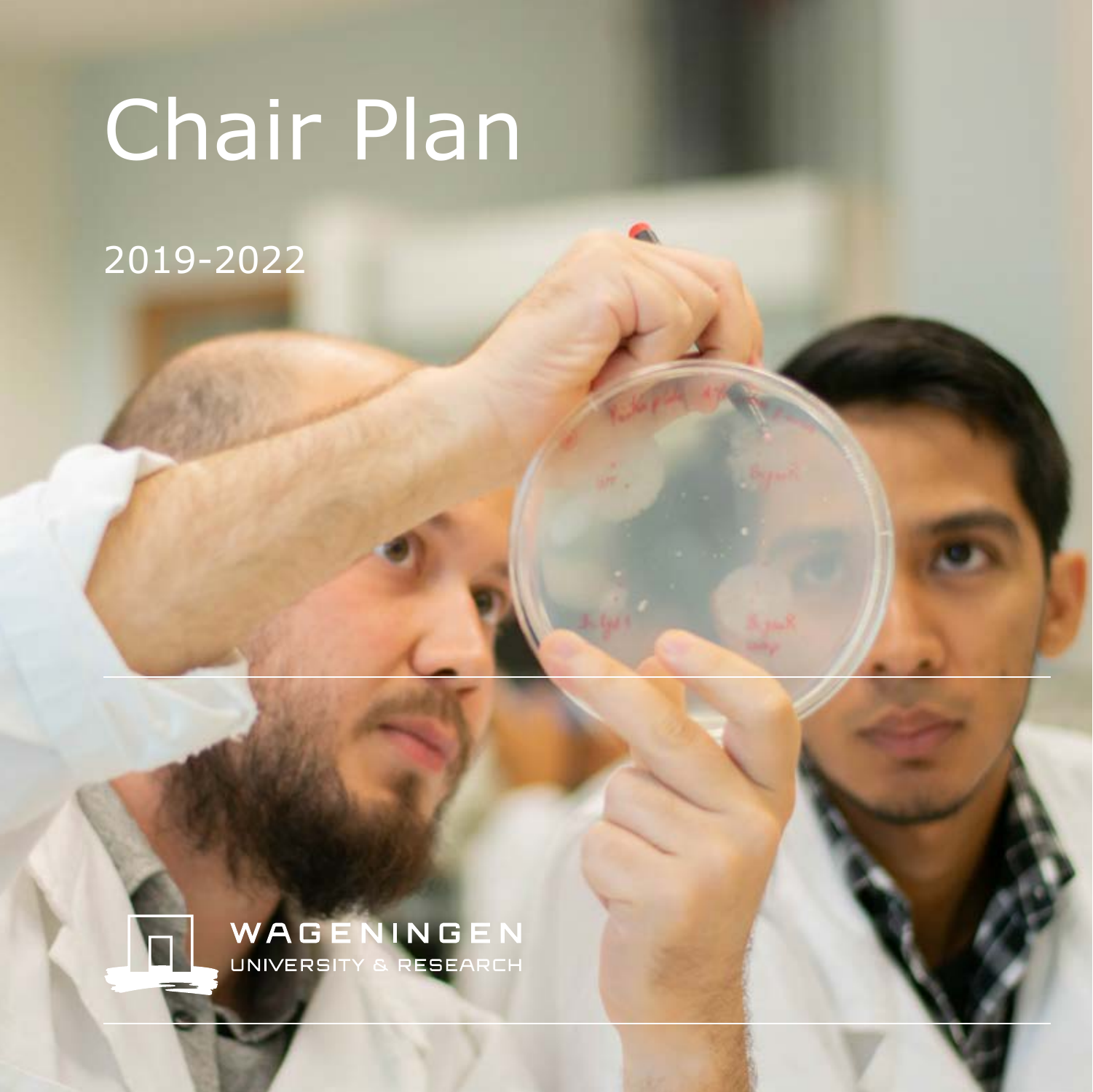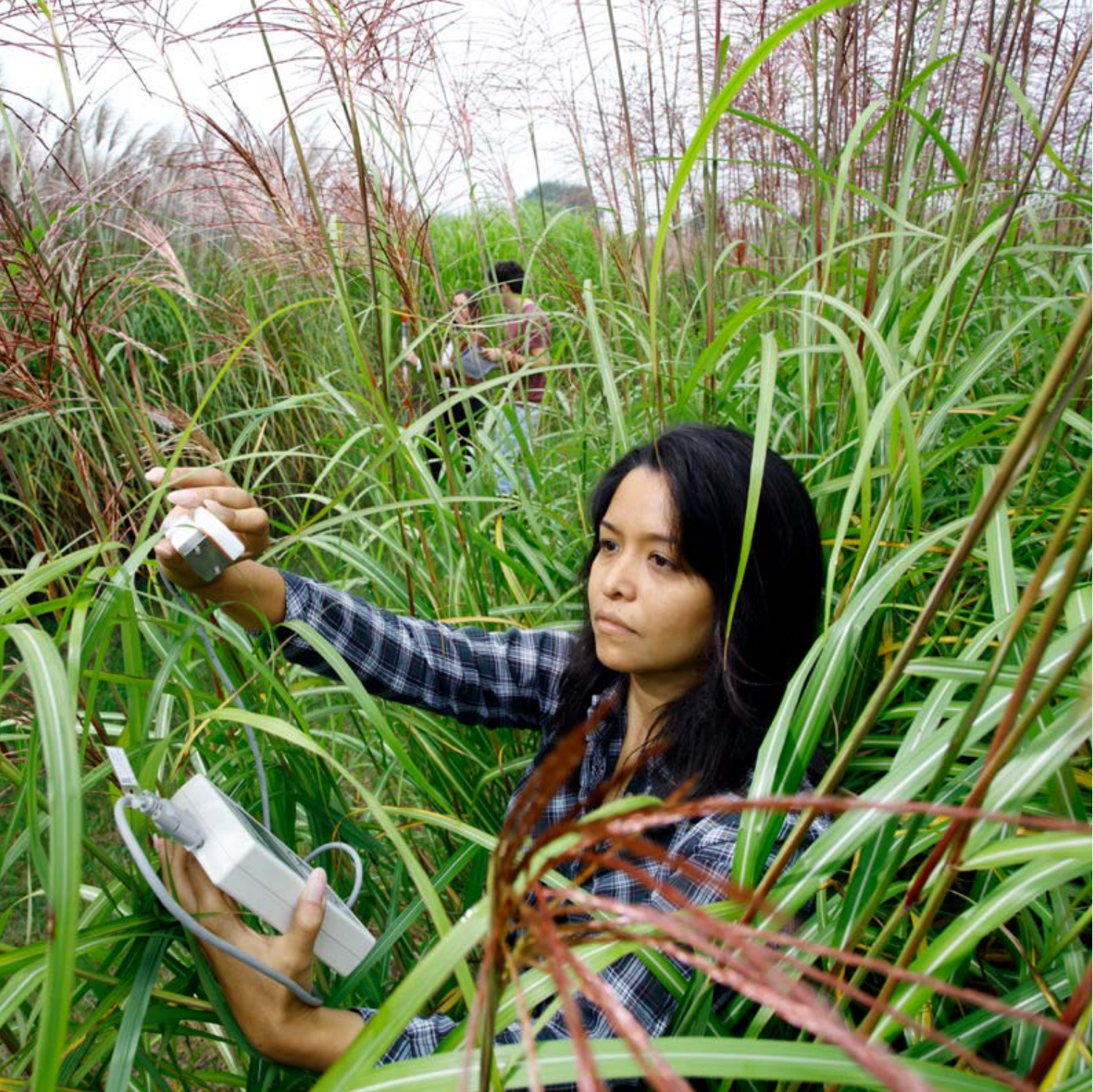# Table of contents

|   | Introduction                                                                                                                                                                   |                       |
|---|--------------------------------------------------------------------------------------------------------------------------------------------------------------------------------|-----------------------|
|   | Domain of the university in relation<br>to the portfolio of chairs                                                                                                             |                       |
| 3 | Renewal of the Chair Plan in the period 2019-2022<br>3.1 Chair Plan in general<br>3.2 Financing the Chair Plan<br>3.3 Organisational flexibility<br>Three other aspects<br>3.4 | 6<br>6<br>6<br>6<br>7 |
|   | Appendix 1: Portfolio of chairs (December 2018)                                                                                                                                |                       |

**Publisher** Wageningen University & Research **Text editing and coordination** Corporate Governance and Legal Services (WUR)

Wageningen, Maart 2019

**Graphic design, photo research and visuals** Communication Services (WUR)

**Photography** Marte Hofsteenge (1) Sam Rentmeester (2,4) Jonne Seijdel (7)

#### **www.wur.eu**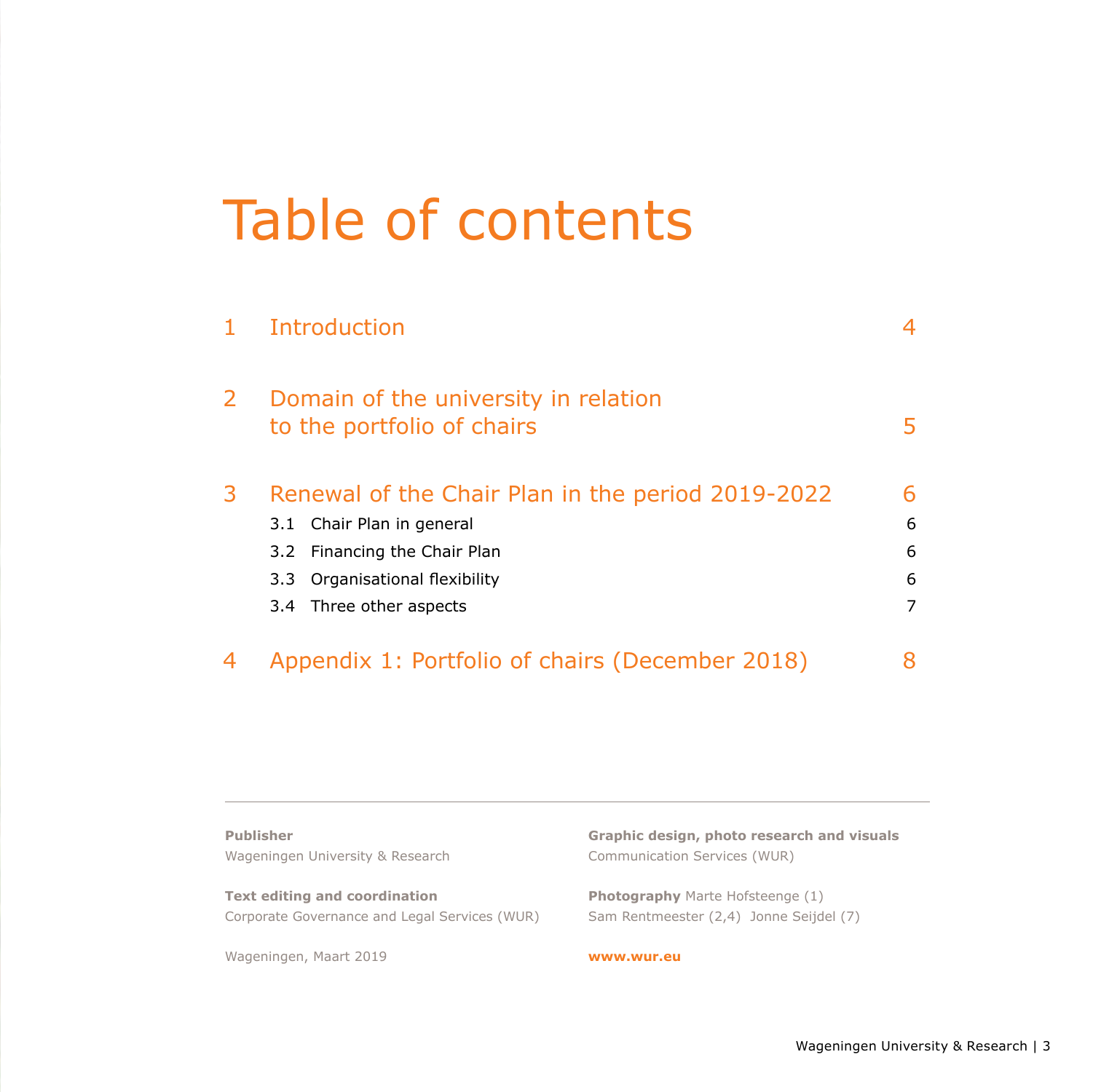### 1 Introduction

The mission of Wageningen University & Research is 'To explore the potential of nature to improve the quality of life'. Within Wageningen University, this mission is translated into developing fundamental scientific expertise, training students (of all kinds) for future professional careers and creating value for society. These activities take place in the chair groups. For this reason, the Chair Plan of Wageningen University is part of the Strategic Plan of Wageningen University & Research 2019-2022.

The Chair Plan 2019-2022 of Wageningen University establishes the scientific foundation of Wageningen University (WU). The Chair Plan contains all the regular chairs that have been created in the faculty, which collectively form the domain of the university. Additionally, the Chair Plan contains the teaching and research remits that have been formulated for these chairs.



A chair group is the smallest organisational component within Wageningen University in which academic teaching and research is given shape and societal value is created in a specific field. Each chair holder leads a chair group. Professors holding personal chairs are embedded within these chair groups. Moreover, Wageningen University has so-called special chairs, financed by external organisations (e.g. charity, NGO's, governmental organisations, business, applied research organisations, etc.), which are also embedded in the chair groups. Altogether, these professors determine the scientific profile of a chair group.

Wageningen University & Research is organised into five Sciences Groups that are responsible for the management of the chair groups and of the institutes of Wageningen Research (WR). Although WR institutions have no formal role or connection with the Chair Plan, it is evident following current trends and the One Wageningen adage - that consultation, interaction and useful collaboration is considered and practiced in research and increasingly also in teaching and value creation.

Based on the recommendations of the Rector Magnificus, the executive board of WUR determines which fields of expertise are developed and consequently which chairs will be newly established, which chairs must develop a new focus and which chairs will be dismantled. This process takes place in close consultation with the general directors of the Sciences Groups. Other parties, such as the Wageningen Graduate Schools, the Board of Education and the Staff Student Council, are consulted as well. The Chair Plan therefore applies to all of Wageningen University.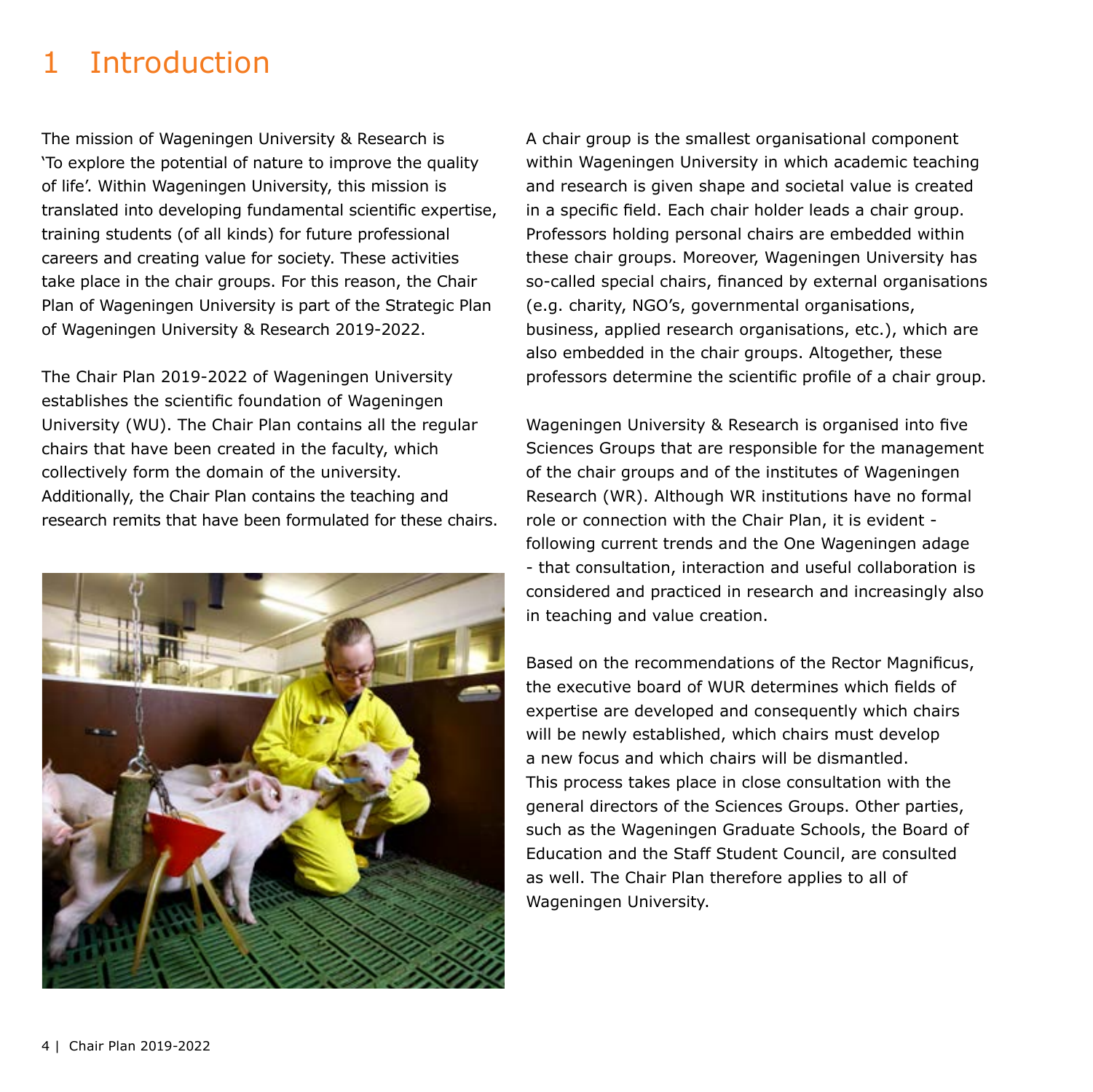### 2 Domain of the university in relation to the portfolio of chairs

Wageningen University & Research is a globally leading university and contract research organisation in the fields of agriculture, healthy food and the living environment. In the period 2019-2022 WUR will continue with the mission 'to explore the potential of nature to improve the quality of life'.

The Chair Plan is to be seen as the scientific and educational foundation of Wageningen University and reflects the domain of Wageningen University & Research. Chairs are in close relation with and take care of all educational degree programmes of WUR. The scientific backbone of Wageningen University currently consists of 94 chairs and chair groups. These chairs are summarised in Appendix 1.

The current portfolio of chairs covers the domain of Wageningen University, now and largely also for the period 2019-2022. The Chair Plan reflects and incorporates constant societal developments by renewal of chair groups. This renewal contains the installation and the discontinuation of chairs, and actualisation of the teaching and research remit of the chairs. The research vision of a personal professor falls within the framework of the teaching and research remit of the chair group and thus also contribute to a constant evolvement of the overall portfolio of chairs. Therefore, it can be concluded that chair groups align more or less organically with changing societal developments.

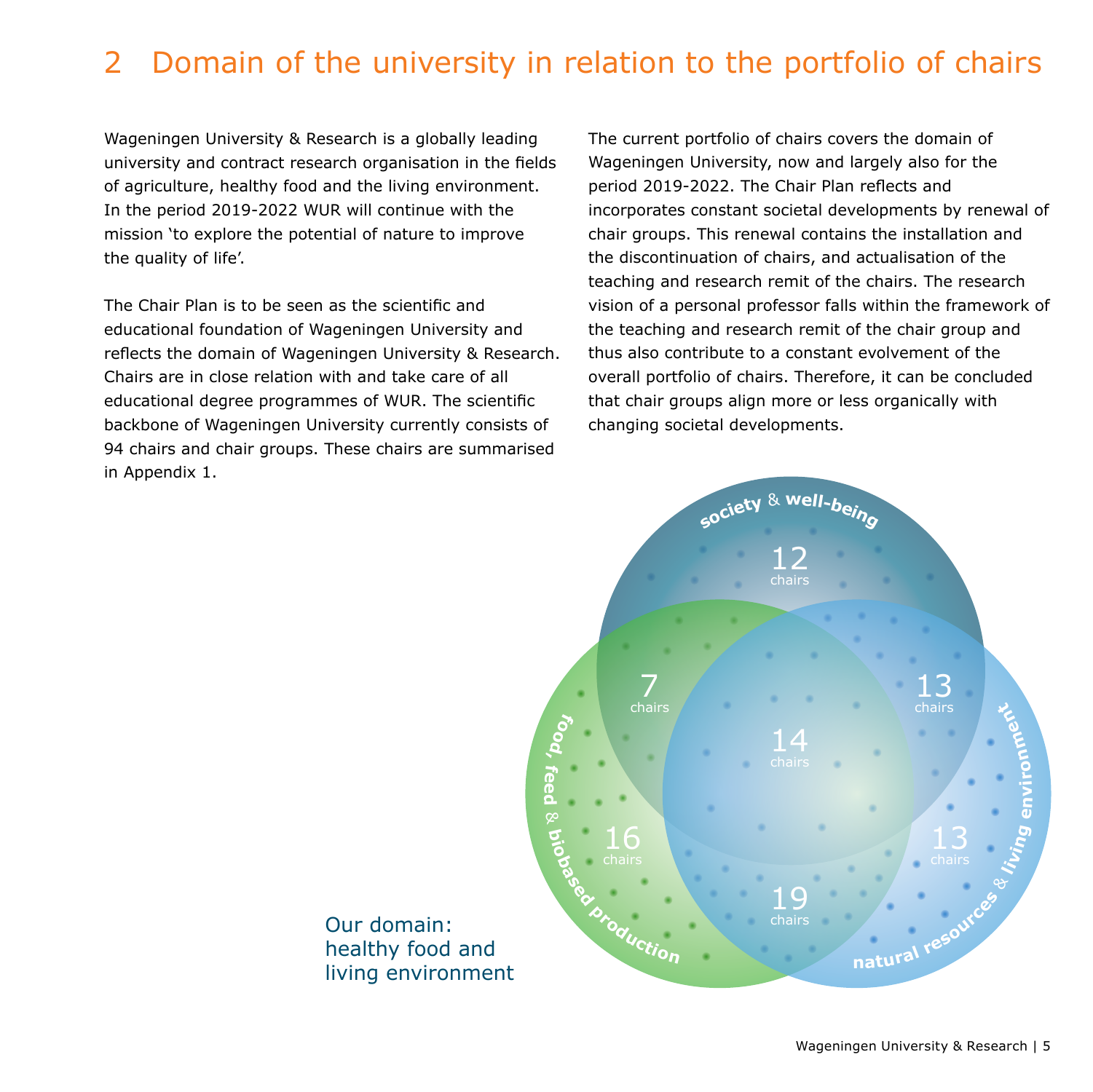#### **3.1 Chair Plan in general**

In the definition of the Chair Plan is mentioned that the plan contains the teaching and research remits of all regular chairs (chair holders). While an overview of the chairs exist, a comprehensive and updated overview of the teaching and research remits is not yet present. In the period 2019-2022, a comprehensive overview and of these teaching and research remits of the 94 chairs will be composed, and presented online.

#### **3.2 Financing the Chair Plan**

The current Chair Plan contains all the current regular chairs (the chair holders). Following the revision of Tenure Track in March 2018, personal professors have the same profile (hoogleraar 2) as chair holders. This removes some of the distinction between personal chairs and regular chairs (chair holders) and puts personal chairs and chair holders on a more equal footing.

The chair group in total reflects and is responsible for all education and research within the specific domain of the chair. The current basic funding of a chair group for research and education depends partly on the salary of the chair holder. This means that a chair group with a more senior chair holder receives more funding than a chair group with a recently appointed chair holder. Also, in case of a vacancy of the chair holder position, funding decreases which might put the financial result of the group under pressure. In the coming period we want to investigate whether it is logical to have equal basic funding for each chair , independent of the chair holder present (or absent). It would also clarify that basic funding of a chair is not meant to fund the salary of the chair holder but part of the chair group, as a team.

#### **3.3 Organisational flexibility**

Chair holders are currently appointed for an indefinite period and they usually remain in this position for a long time period. This does not necessarily reflect the needs or desire of the chair holders personally, nor those of the chair group and the organisation. Following the revision of Tenure Track in March 2018, , personal professors have the same profile as a regular professor. As most groups have one or more personal professors, opportunities emerge to rotate management responsibilities between chair holder and personal chair, or for a personal chair to take on the chair holder position (temporarily or structurally). Of course, requirements and competences should be fulfilled.

It might be very advantageous if WUR can facilitate the possibility for chair holders to step down but to remain in the group as a (personal) professor. To fill the vacancy of a chair holder, the organisation could consider personal professors for this position under the condition that they meet the required competences. One could also imagine a scenario where new chair holders are appointed for only a five year period at a time after which evaluation take place. These various scenarios raise questions on attractiveness, salary distinction between chair holders and personal chairs, division of responsibilities etc. The plan period 2019-2022 will be used to assess these various consequences of organisational flexibility and to take a decision on the preferred model.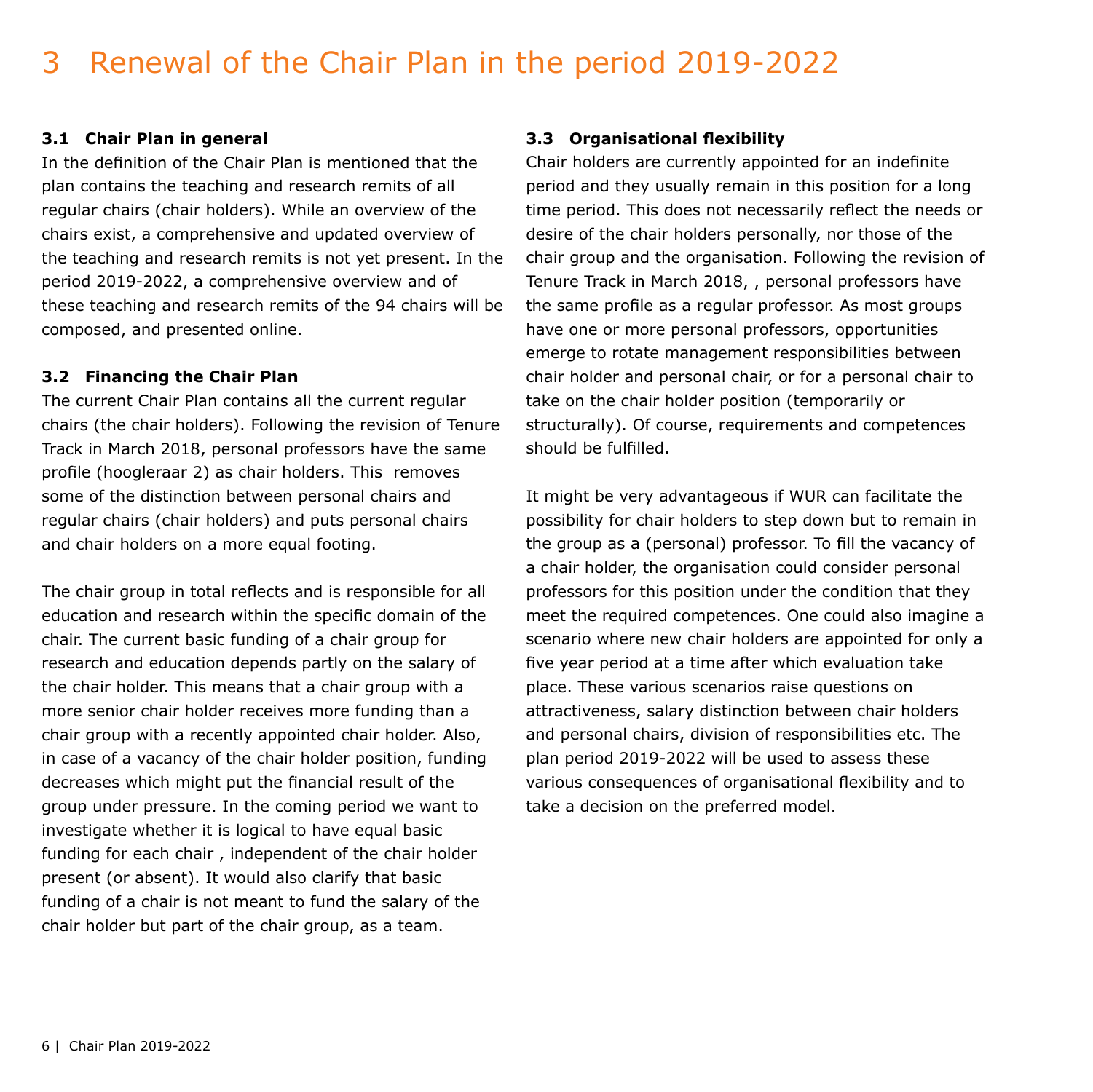#### **3.4 Three other aspects**

Three other aspects will be part of the renewal:

- When filling vacancies, WUR strives for inclusiveness and diversity. This also applies to vacant professor positions. However, diversity (e.g. the number of female professors, international and cultural diversity) in professorial positions at Wageningen University is still lagging behind the desired situation. Increased effort on this topic, like continuing the support of Appointment and Advisory Committees (BACs) in being gender sensitive at all stages and a more active personal search effort for female and international scholars, is needed. We also have to look at other appointment conditions, such as a partner program.
- Larger groups offer (in general) more opportunities to respond flexibly to developments, are more viable to changes such as sudden vacancies and financial hick ups, and offer possibilities to be flexible in management and support (economies of scale, rotating, division of tasks). Therefore the new-for-old policy (keeping the number of chair groups constant and hence enlarging

the groups rather than extending the number of chair groups) will be continued and the formation of robust clusters of chair groups will be further stimulated. Clustering of chair groups has to be tailor made, based on content, and the (financial) performance of the consisting chair groups must remain visible.

– Currently it is difficult to establish a (financially) healthy new chair group. Wageningen accounts for the costs at the level of the chair group. Revenues from research and education are received with a delay which is especially a problem for starting groups (e.g. PhD–fee comes 2-3 years after defence, financial rewards of education comes after 1.5 year, etc.). In addition starting groups often find it difficult to obtain a place in education programs. This all puts a great deal of pressure on the development of starting chair groups. Hence, funding for a newly starting group (for both research and education) should be organized before the start of a new group. A starter package in research and teaching for a new chair group is desirable (e.g. at least 2 courses within a BSc or MSC programme).

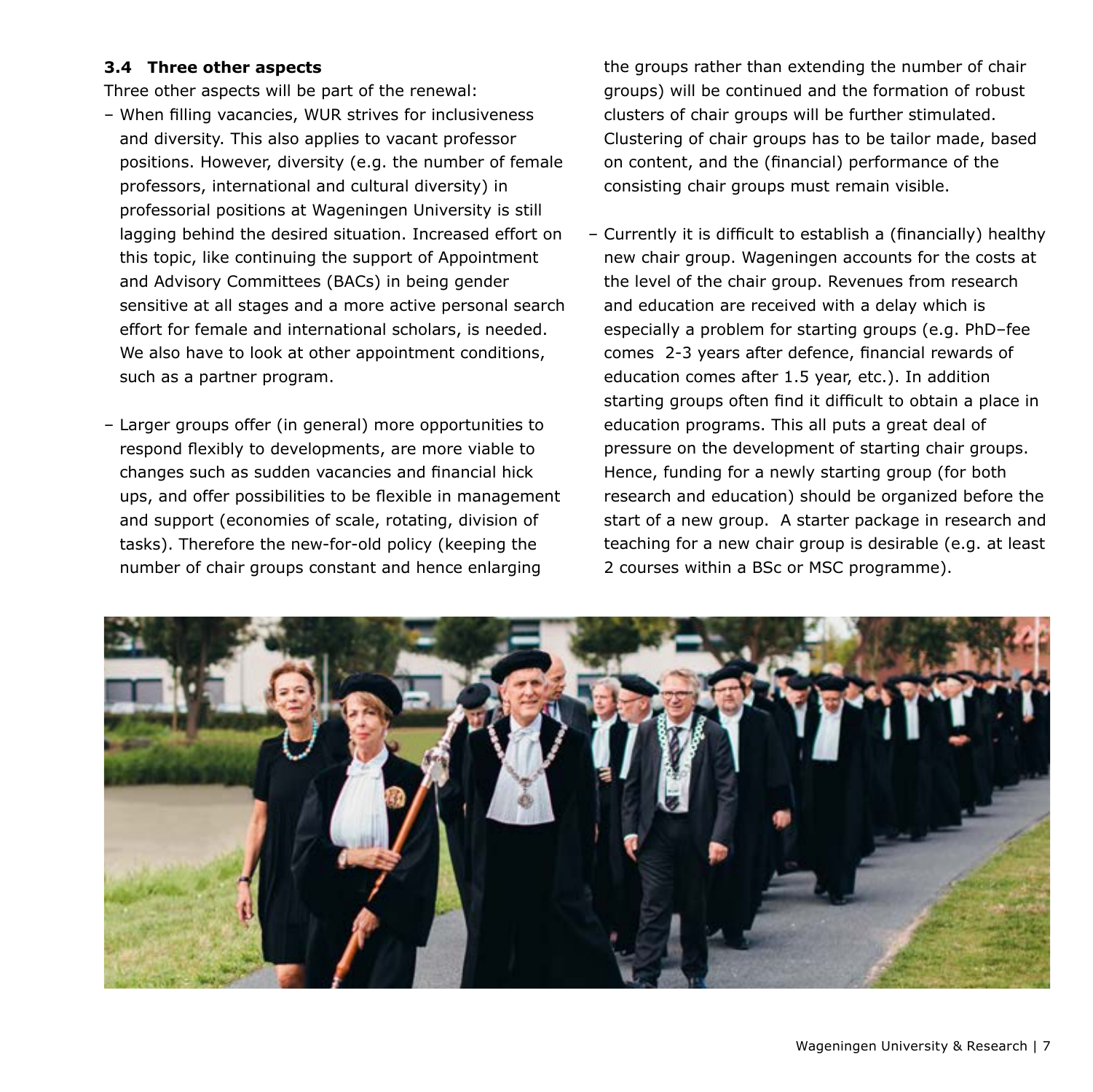## Appendix 1: Portfolio of chairs (December 2018)

|                              | <b>Agrotechnology and Food Sciences Group</b> |
|------------------------------|-----------------------------------------------|
|                              | Biobased Chemistry and Technology             |
| <b>Biobased Science</b>      | Biological Recovery and Re-use Technology     |
|                              | Environmental Technology                      |
|                              | <b>Bioprocess Engineering</b>                 |
|                              | Biochemistry                                  |
|                              | BioNanoTechnology                             |
|                              | <b>Biophysics</b>                             |
|                              | Microbiology                                  |
| <b>Biomolecular sciences</b> | Organic Chemistry                             |
|                              | Physical Chemistry and Soft Matter            |
|                              | Systems and Synthetic Biology                 |
|                              | Toxicology                                    |
|                              | Food Chemistry                                |
|                              | Food Microbiology                             |
| <b>Food Sciences</b>         | Food Process Engineering                      |
|                              | Food Quality and Design                       |
|                              | Physics and Physical Chemistry of Foods       |
|                              | Nutrition and Disease                         |
|                              | <b>Global Nutrition</b>                       |
| <b>Nutrition Sciences</b>    | Nutrition, Metabolism and Genomics            |
|                              | Nutritional Biology and Health                |
|                              | Sensory Science and Eating Behaviour          |

#### **Environmental Sciences Group**

| Air Quality and Atmospheric Chemistry           |
|-------------------------------------------------|
| Aquatic Ecology and Water Quality<br>Management |
| Cultural Geography                              |
| <b>Environmental Systems Analysis</b>           |
| Forest and Nature Conservation Policy           |
| Forest Ecology and Forest Management            |
| Geo-information Sciences                        |
| Hydrology and Quantitative Water<br>Management  |
| Landscape Architecture                          |
| Meteorology                                     |
| Plant Ecology and Nature Conservation           |
| Remote Sensing                                  |
| Resource Ecology                                |
| Soil Biology                                    |
| Soil Chemistry and Chemical Soil Quality        |
| Soil Geography and Landscape                    |
| Soil Physics and Land Management                |
| Spatial Planning                                |
| Water Resources Management                      |
| Water Systems and Global Change                 |